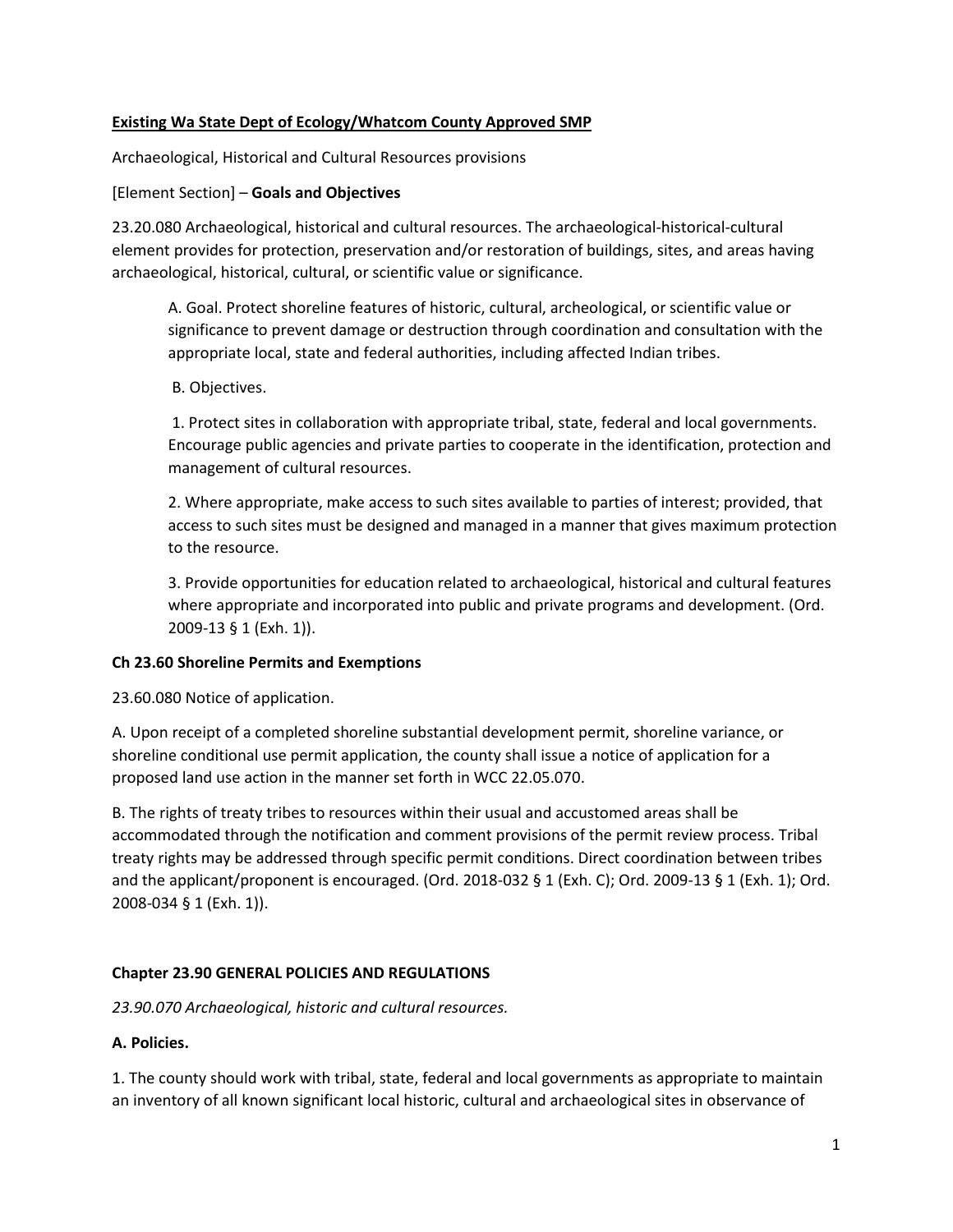applicable state and federal laws protecting such information from general public disclosure. As appropriate, such sites should be protected, preserved and/or restored for study, education and/or public enjoyment to the maximum possible extent.

2. Site development plans should incorporate provisions for historic, cultural and archaeological site preservation, restoration and education with open space or recreation areas whenever compatible and possible.

3. Cooperation among involved private and public parties is encouraged to achieve the archaeological, historical and cultural element goals and objectives of this program.

4. Owners of property containing identified historic, cultural or archaeological sites are encouraged to make development plans known well in advance of application, so that appropriate agencies such as the Lummi Nation, Nooksack Tribe, Washington State Department of Archaeology and Historic Preservation, and others may have ample time to assess the site and make arrangements to preserve historical, cultural and archaeological values as applicable.

5. Private and public owners of historic sites should be encouraged to provide public access and educational opportunities in a manner consistent with long-term protection of both historic values and shoreline ecological functions.

6. Historic, cultural and archaeological site development should be planned and carried out so as to prevent impacts to the resource. Impacts to neighboring properties and other shore uses should be limited to temporary or reasonable levels.

7. If development is proposed adjacent to an identified historic, cultural or archaeological site, then the proposed development should be designed and operated so as to be compatible with continued protection of the historic, cultural or archaeological site.

8. The cultural resource provisions of this program are consistent with Chapters 27.44 and 27.53 RCW and WAC 25-48-060. In accordance with state law, all applicants are subject to these requirements.

# **B. Regulations.**

# 1. Known Archaeological, Historic and Cultural Resources.

a. Upon receipt of application for a shoreline permit or request for a statement of exemption for development on properties within 500 feet of a site known to contain an historic, cultural or archaeological resource(s), the county shall require a cultural resource site assessment; provided, that the provisions of this section may be waived if the administrator determines that the proposed development activities do not include any ground disturbing activities and will not impact a known historic, cultural or archaeological site. The site assessment shall be conducted by a professional archaeologist or historic preservation professional, as applicable, to determine the presence of significant historic or archaeological resources. The fee for the services of the professional archaeologist or historic preservation professional shall be paid by the landowner or responsible party. The applicant shall submit a minimum of five copies of the site assessment to the administrator for distribution to the applicable parties for review.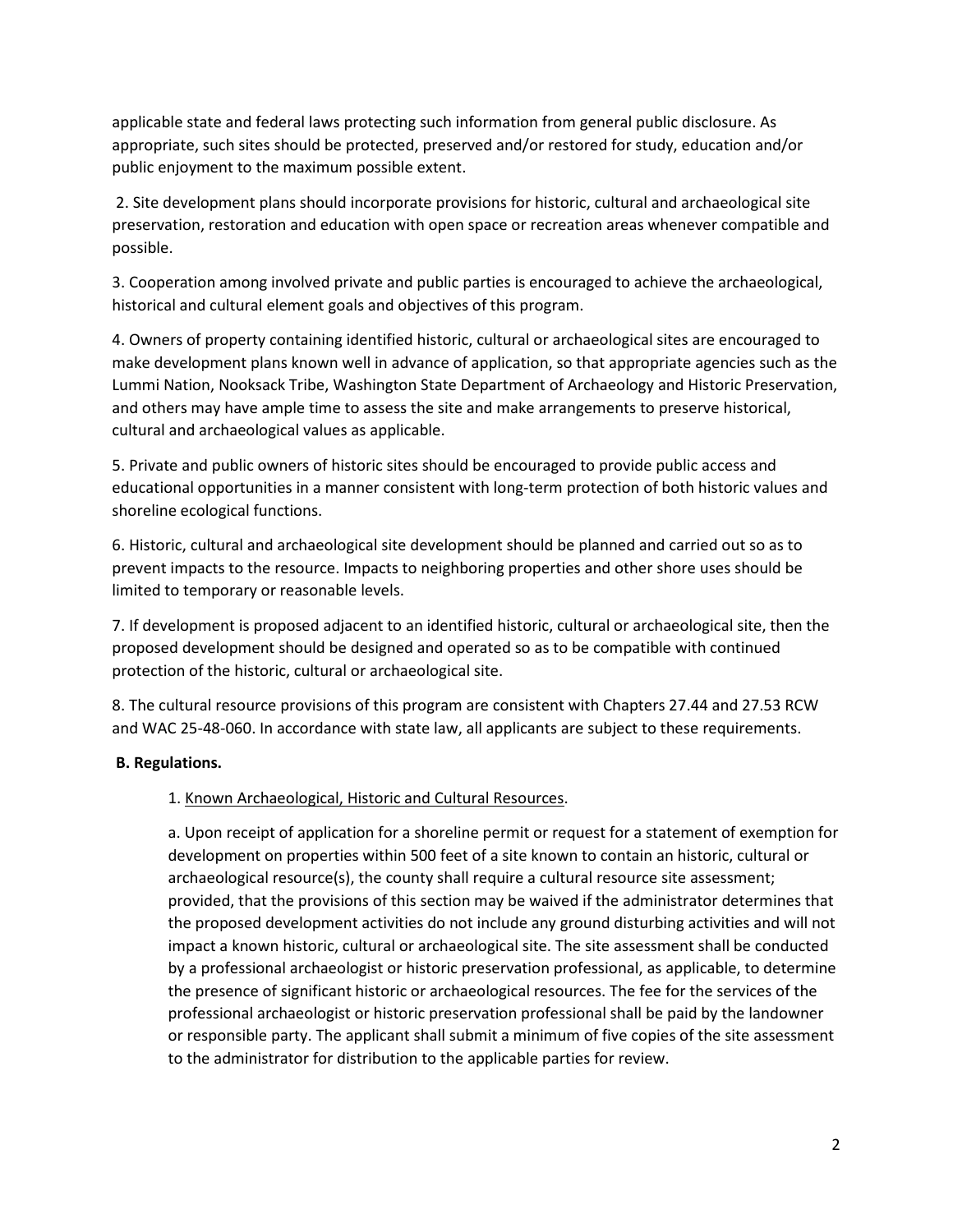b. If the cultural resource site assessment identifies the presence of significant historic or archaeological resources, a cultural resource management plan (CRMP) shall be prepared by a professional archaeologist or historic preservation professional, as applicable. The fee for the services of the professional archaeologist or historic preservation professional shall be paid by the landowner or responsible party. In the preparation of such plans, the professional archaeologist or historic preservation professional shall solicit comments from the Washington State Department of Archaeology and Historic Preservation, the Lummi Nation Tribal Historic Preservation Office and Nooksack Tribe. Comments received shall be incorporated into the conclusions and recommended conditions of the CRMP to the maximum extent practicable. The applicant shall submit a minimum of five copies of the CRMP to the administrator for distribution to the applicable parties for review.

i. A CRMP shall contain the following minimum elements:

(A) The purpose of the project; and

(B) A site plan for proposed on-site development; and

(C) Depth and location of all ground disturbing activities including, but not limited to, utilities, driveways, clearing and grading; and

(D) An examination of project on-site design alternatives; and

(E) An explanation of why the proposed activity requires a location on, or access across and/or through, a significant historic or archaeological resource; and

(F) A description of the historic/archaeological resources affected by the proposal; and

(G) An assessment of the historic/archaeological resource and an analysis of the potential adverse impacts as a result of the activity; and

(H) An analysis of how these impacts have been avoided; or

(I) Where avoidance is not possible, how these impacts have been mitigated/minimized; and

(J) A recommendation of appropriate mitigation measures, which may include but are not limited to the following:

(1) Recording the site with the State Department of Archaeology and Historic Preservation, or listing the site in the National Register of Historic Places, Washington Heritage Register, as applicable, or any locally developed historic registry formally adopted by the Whatcom County council;

(2) Preservation in place;

(3) Reinterment in the case of grave sites;

(4) Covering an archaeological site with a nonstructural surface to discourage pilferage (e.g., maintained grass or pavement);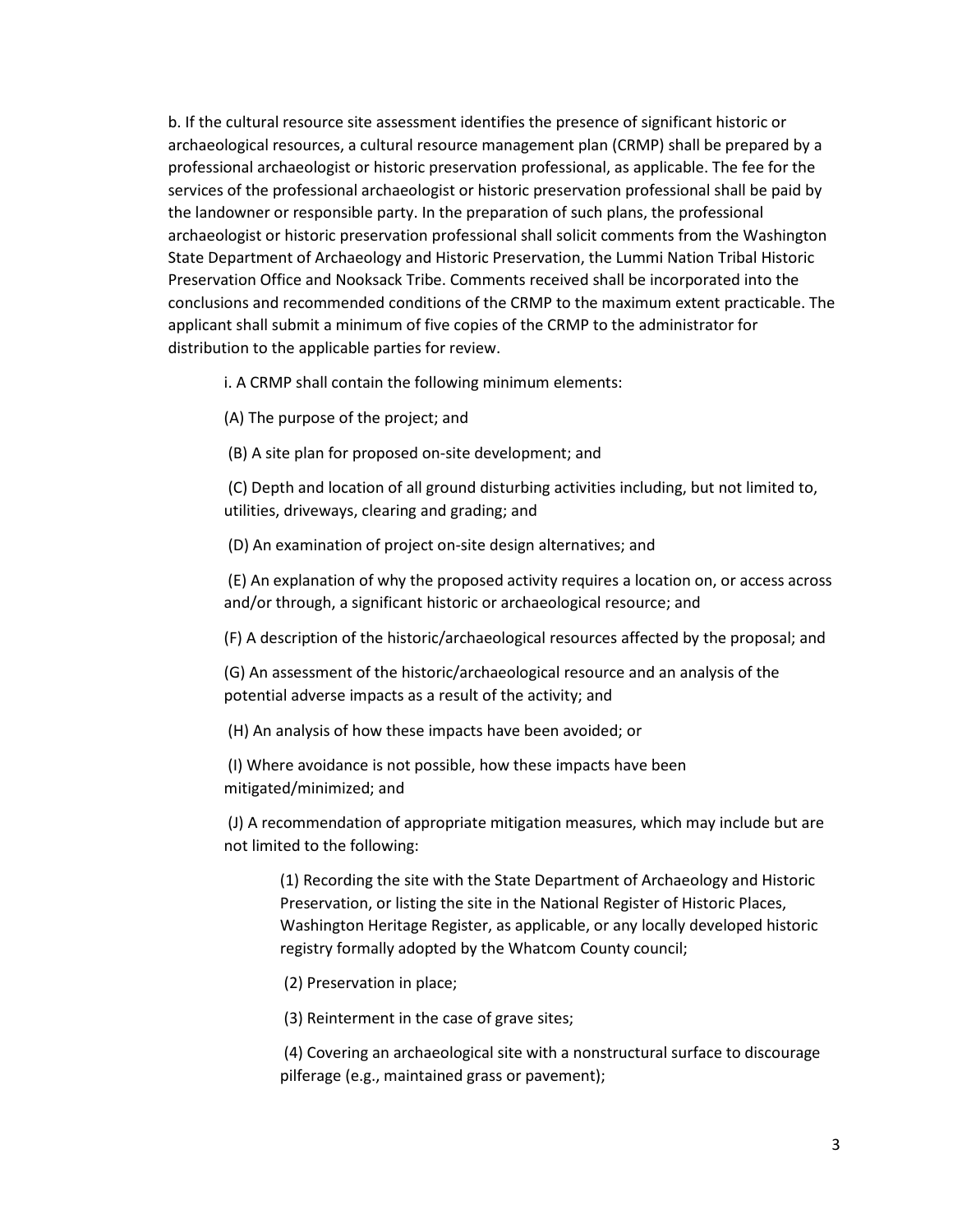(5) Excavation and recovery of archaeological resources;

(6) Inventorying prior to covering of archaeological resources with structures or development; and

(7) Monitoring of construction excavation.

(K) An outline of actions to be taken by the property owner, developer, archaeologist, or historic preservation professional, as applicable, in the event that an inadvertent discovery of historic, cultural or archaeological sites or artifacts occurs during site development, which includes the following:

(1) A statement that work on that portion of the development site shall be stopped immediately and the find reported as soon as possible to the administrator and other appropriate governments and agencies.

(2) Contact information for applicable parties, agencies and governments including the county administrator, the Washington State Department of Archaeology and Historic Preservation, Lummi Nation Tribal Historic Preservation Office, Nooksack Tribe, professional archaeologist or historic preservation professional; and in the event of inadvertent discovery of human remains, additional contact information for the Whatcom County sheriff's office, Whatcom County medical examiner, and/or Lummi Repatriation Office.

(3) Proposed measures to stabilize, contain or otherwise protect the area of inadvertent discovery until a site investigation and/or site assessment is conducted.

(L) Where provision of public access for the purpose of public education related to a private or publicly owned building or structure of historic significance is desired by the property owner, a public access management plan shall be developed in consultation with the Washington State Department of Archaeology and Historic Preservation, Lummi Nation Tribal Historic Preservation Office, Nooksack Tribe and/or other agencies, as appropriate, to address the following:

(1) The type and/or level of public access that is consistent with the long-term protection of both historic resource values and shoreline ecological functions and processes; and

(2) Site- and resource-specific conditions and/or improvements including the following, as applicable:

- (a) Hours of operation,
- (b) Interpretive and/or directional signage,
- (c) Lighting,
- (d) Pedestrian access, and/or
- (e) Traffic and parking.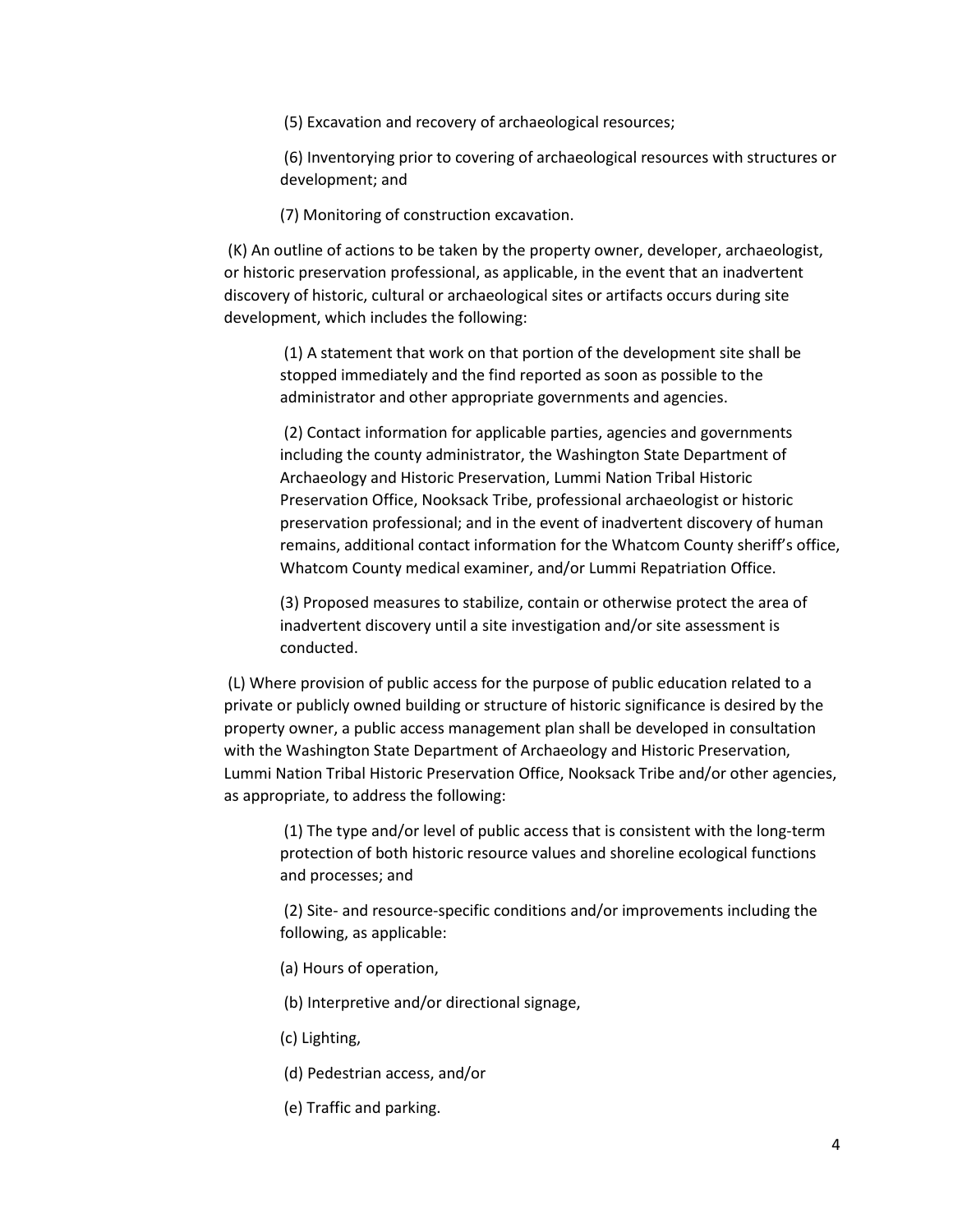(M) Where provision of public access for purposes of public education related to an archaeological or cultural resource site is desired by the property owner, the Washington State Department of Archaeology and Historic Preservation, Lummi Nation Tribal Historic Preservation Office, Nooksack Tribe and/or other agencies, as appropriate, shall be in agreement prior to providing public access to the site. An access and resource management plan shall be developed in consultation with the Washington State Department of Archaeology and Historic Preservation, the Lummi Nation Tribal Historic Preservation Office, and the Nooksack Tribe.

ii. The recommendations and conclusions of the CRMP shall be used to assist the administrator in making final administrative decisions concerning the presence and extent of historic/archaeological resources and appropriate mitigating measures. The administrator shall consult with the Washington State Department of Archaeology and Historic Preservation, Lummi Nation Tribal Historic Preservation Office, and Nooksack Tribe prior to approval of the CRMP.

iii. The administrator may reject or request revision of the conclusions reached in a CRMP when the administrator can demonstrate that the assessment is inaccurate or does not fully address the historic/archaeological resource management concerns involved.

c. Upon receipt of a complete development permit application in an area of known historic/archaeological resources, the county shall notify and request a recommendation from appropriate agencies such as the Washington State Department of Archaeology and Historic Preservation, the Lummi Nation Tribal Historic Preservation Office, and Nooksack Tribe. Recommendations of such agencies and other affected persons shall be duly considered and adhered to whenever possible and reasonable. Notification shall include the following information:

- i. The date of application, the date of notice of completion for the application, and the date of the notice of application;
- ii. ii. A site map including the street address, tax parcel number, township, range, and section of the proposed project area;
- iii. iii. A description of the proposed project action and a list of the project permits included in the application, and, if applicable, a list of any studies requested by the county;
- iv. iv. The identification of other permits not included in the application to the extent known by the county;
- v. v. The identification of existing environmental documents that evaluate the proposed project and, if not otherwise stated on the document providing notice of application, the location where the application and any studies can be reviewed;
- vi. vi. Any other information determined appropriate by the county;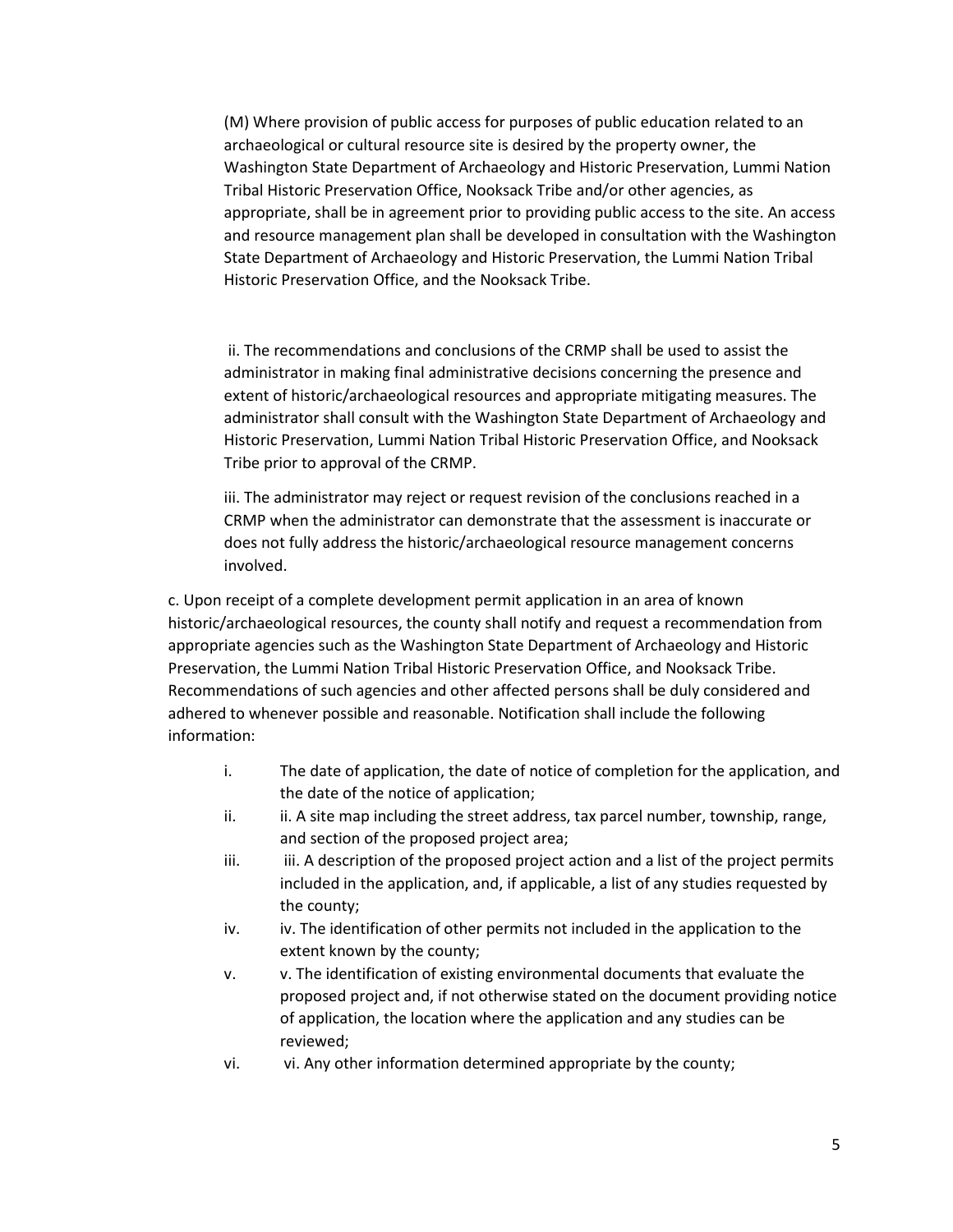vii. A statement indicating those development regulations that will be used for project mitigation or a determination of consistency if they have been identified at the time of notice;

viii. A statement of the limits of the comment period and the right of each agency to comment on the application within a 15-day time period, request a copy of the decision once made, and to appeal a decision when allowed by law.

d. In granting shoreline permits or statements of exemption for such development, the county ay attach conditions to provide sufficient time and/or conditions for consultation with the Washington State Department of Archaeology and Historic Preservation, Lummi Nation Tribal Historic Preservation Office and Nooksack Tribe, and to assure that historic/archaeological resources are properly protected, or for appropriate agencies to contact property owners regarding purchase or other long-term arrangements. Provision for the protection and preservation of historic/archaeological sites shall be incorporated to the maximum extent practicable. Permit or other requirements administered by the Washington State Department of Archaeology and Historic Preservation pursuant to Chapters 27.44 and 27.53 RCW may apply in addition.

### 2. Inadvertent Discovery.

a. Whenever historic, cultural or archaeological sites or artifacts are discovered in the process of development on shorelines, work on that portion of the development site shall be stopped immediately, the site secured and the find reported as soon as possible to the administrator. Upon notification of such find, the property owner shall notify the Washington State Department of Archaeology and Historic Preservation, Lummi Nation Tribal Historic Preservation Office, and Nooksack Tribe, and the administrator shall conduct a site investigation to determine the significance of the discovery. Based upon the findings of the site investigation and consultation with the Washington State Department of Archaeology and Historic Preservation, Lummi Nation Tribal Historic Preservation Office, and Nooksack Tribe, the administrator may require that an immediate site assessment be conducted or may allow stopped work to resume.

b. If a site assessment is required, the area of inadvertent discovery shall be stabilized, contained or otherwise protected until the site assessment and/or CRMP is completed. The site assessment shall be prepared pursuant to subsection (B)(1)(a) of this section to determine the significance of the discovery and the extent of damage to the resource and shall be distributed to the Washington State Department of Archaeology and Historic Preservation, the Lummi Nation Tribal Historic Preservation Office, and Nooksack Tribe for a 15-day review period or, in the case of inadvertent discovery of human remains, a 30-day review period to determine the significance of the discovery. If the site has been determined not to be significant by the abovelisted agencies or governments, or if the above-listed agencies or governments have failed to respond within the applicable review period following receipt of the site assessment, such stopped work may resume.

c. Upon receipt of a positive determination of a site's significance, the administrator may invoke the provisions of subsections  $(B)(1)(b)$  through (d) of this section for a cultural resource